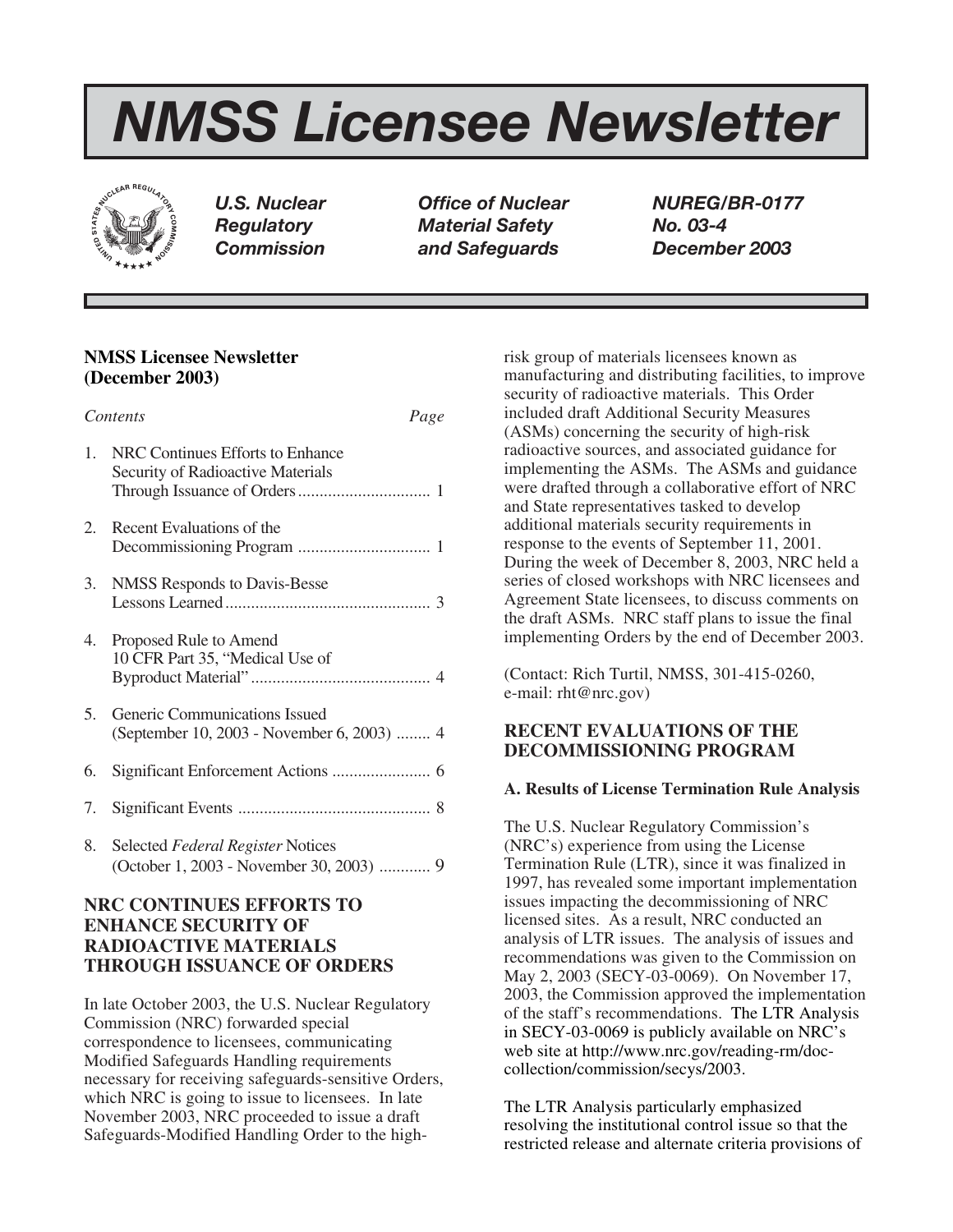the LTR would be more available for licensee use. In addition to the institutional control issue, NRC also evaluated issues dealing with the relationship of the LTR release limits to other release limits, realistic exposure scenarios, measures to prevent future legacy sites, and intentional mixing. For each issue, NRC evaluated a range of options that could resolve the issue and then recommended a preferred option for Commission decision. For example, NRC is planning on using the following options to resolve the institutional control issue: 1) a riskinformed, graded approach for selecting institutional controls; 2) NRC monitoring institutional controls after license termination using a legal agreement and a deed restriction; and 3) NRC long-term control possession-only license. For the realistic exposure scenario issue, NRC is planning on using reasonably foreseeable future land uses, as opposed to defaulting to very conservative scenarios such as the resident farmer. Finally, many of the existing decommissioning sites that NRC regulates are complex and difficult to decommission for a variety of financial, technical, or programmatic reasons. NRC evaluated the lessons from these existing "legacy" sites and plans on changes to financial assurance and licensee operations, to minimize or prevent future legacy sites.

NRC is planning a variety of regulatory actions to address these issues, including: 1) a rulemaking for measures to prevent future legacy sites (changes to financial assurance and licensee operations); 2) revised guidance to support the rulemaking and to clarify institutional controls for restricted use, on-site burials, and realistic exposure scenarios; 3) revised inspection procedures and enforcement guidance to enhance monitoring and reporting; and 4) a Regulatory Issue Summary to inform a wide range of stakeholders about the LTR analysis of each issue, Commission direction, and actions planned to resolve each issue.

#### **B. Decommissioning Program Evaluation**

The U.S. Nuclear Regulatory Commission's (NRC's) Strategic Plan for fiscal year (FY) 2000- 2005 identified a program evaluation entitled *Changes to the Decommissioning Process*, to be conducted in FY 2003. The NRC staff completed its evaluation in FY 2003 and the results are summarized below. The final report is available on NRC's Decommissioning web site, at http:// www.nrc.gov/materials/decommissioning.html.

The objectives of the Decommissioning Program Evaluation were to: 1) evaluate the effectiveness of NRC's Division of Waste Management (DWM)

Decommissioning Program; 2) evaluate individual program changes/improvements; and 3) recommend future improvements. The scope of this program evaluation was limited to the regulation of decommissioning of nuclear materials facilities and fuel cycle facilities included on the Site Decommissioning Management Plan (SDMP) and complex site list during the FY 2001–FY 2003 time period. Also included within the scope of the program evaluation were those activities related to power reactor decommissioning that DWM was responsible for before the transfer of most power reactor decommissioning from the Office of Nuclear Reactor Regulation to the Office of Nuclear Material Safety and Safeguards during FY 2003.

The staff believes that the Decommissioning Program has been effective at meeting the Agency's strategic and performance measures and removing sites from the SDMP list after completion of decommissioning and license termination. The program also effectively used many types of selfassessments and program changes to improve the regulatory framework, decommissioning processes, internal program management processes, and public involvement. The staff believes these improvements have been useful and those that are ongoing should continue to be used.

The Program Evaluation also made recommendations to program managers that would improve internal program management. These recommendations include:

- 1) Establish a comprehensive Decommissioning Program perspective.
- 2) Implement the new Consolidated Decommissioning Guidance.
- 3) Improve staff availability and efficient utilization.
- 4) Expand management reviews of all decommissioning sites.
- 5) Compare and evaluate NRC's Decommissioning Program to similar programs.
- 6) Revise Annual Budget measures and targets.
- 7) Consider using incentives to facilitate licensee decommissioning.
- 8) Document and implement a continual improvement plan.

(Contact: Robert L. Johnson, 301-415-7282, e-mail: rlj2@nrc.gov)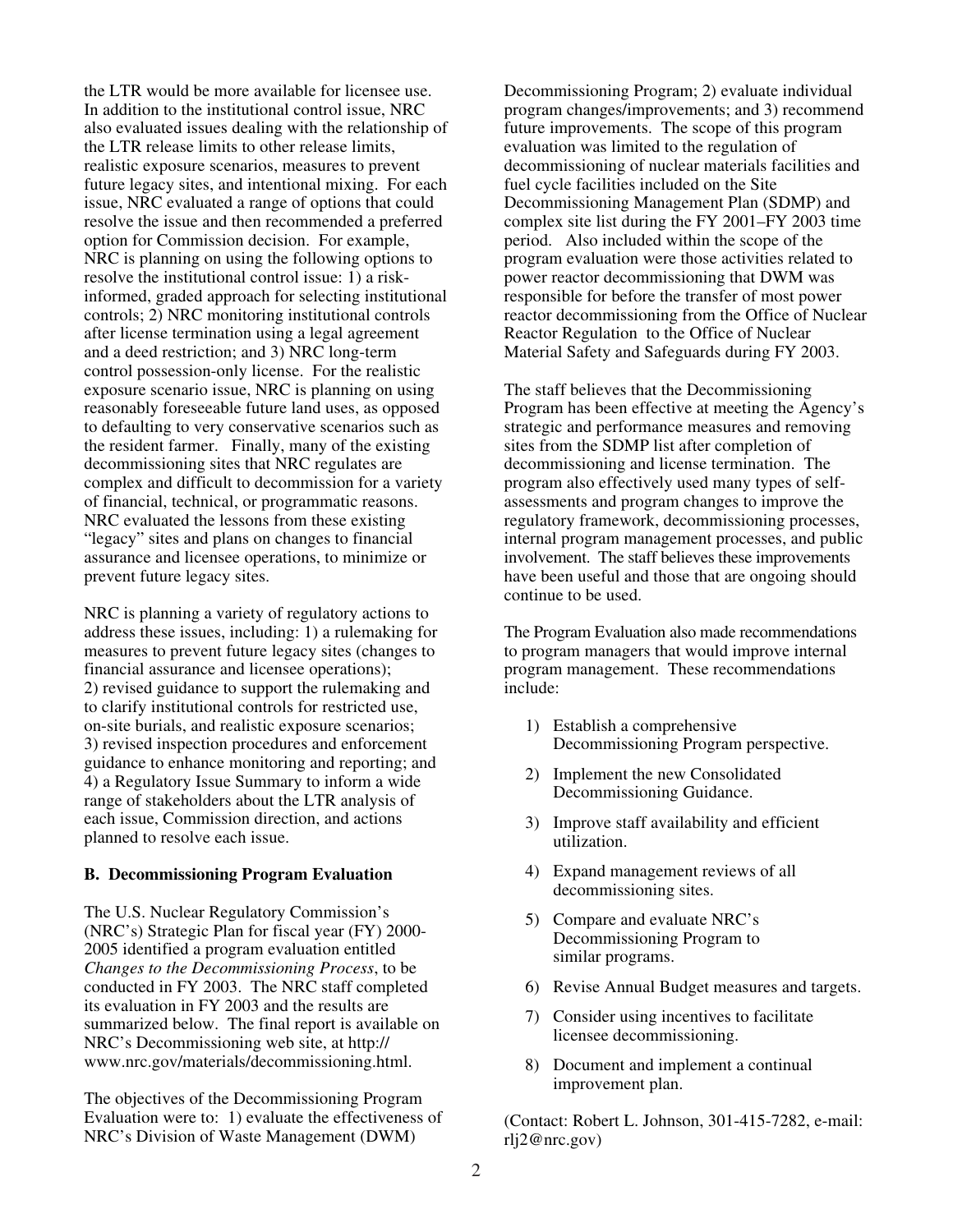# **NMSS RESPONDS TO DAVIS-BESSE LESSONS LEARNED**

Over the past year and a half, the U.S. Nuclear Regulatory Commission (NRC) has been responding to the discovery of a corrosion-induced cavity in the reactor vessel head at the Davis-Besse Nuclear Power Station, located near Toledo, Ohio. The Davis-Besse reactor head damage represented a significant reduction in the safety margin of one of the plant's three barriers that separate radioactive reactor fuel from the public and the environment.

One of the actions NRC undertook in response to the discovery of the cavity was to charter a Lessons Learned Task Force (LLTF) to independently evaluate NRC's regulatory processes, to identify and recommend areas for improvement that may be applicable to either NRC or the nuclear industry. The LLTF identified several reasons that the vessel head degradation was not prevented, including:

- NRC, the licensee, and the nuclear industry failed to adequately review, assess, and follow up on relevant information pertaining to operating experience.
- The licensee failed to assure that plant safety issues would receive appropriate attention.
- NRC failed to integrate known or available information into its assessments of the licensee's safety performance.

The LLTF made several recommendations on how NRC could improve its oversight of licensed activities. In response to these recommendations, a Senior Management Review Team evaluated the LLTF report, and the results of its review were transmitted to the Commission in a January 3, 2003, memorandum from the Executive Director for Operations (accessible from the NRC website or through ADAMS at accession number ML023600434). The second attachment to that memorandum contains a table showing the Office of the Nuclear Material Safety and Safeguards Areas (NMSS) "Areas for Assessment," grouped in the following categories:

- Integrated assessment of nuclear material safety programs
- Analysis and use of operating experience information
- Use of risk in regulatory decisions
- Verification of the adequacy of licensee and regulatory actions
- Implementation of management expectations
- NRC staffing and training
- Licensee self-assessment and corrective action programs

NMSS divisions are addressing the "Areas for Assessment" on program-specific bases. Some of the activities that are being undertaken include:

- Examining ways to improve the evaluation of operating experience, including ways to best communicate lessons from events, generic issues, results from analyses of performance and trends, and safety insights.
- Examining ways to improve NMSS follow-up of generic communications through the inspection program.
- Refining the integrated assessment process, including NMSS efforts to support the Agency Action Review Meeting and annual reporting to the Commission on performance trends.
- Refining and reinforcing office-wide guidance on the proper use of risk information, including developing program-specific approaches for the use of risk methods.
- Integrating cross-organizational needs for explicit specialist skills and broader needs provided by generalists as part of the Strategic Workforce Planning initiative.

The Office's responses to the Davis-Besse Lessons Learned are being carried out within the context of "NMSS Values," with particular focus on our mission of maintaining adequate levels of safety, while striving for excellence through continuous improvement, growth, and learning. The activities that are being taken will enhance the effectiveness of internal and external communications, and will strengthen cooperation among NMSS organizations by fostering better organizational alignment on roles, responsibilities, and expectations.

Additional technical information on the Davis-Besse vessel head cavity can be found on NRC's website (www.nrc.gov) under the link, "Davis-Besse/ Reactor Vessel Head Degradation." The monthly Davis-Besse NRC Update, which can be accessed through the News and Correspondence link on this webpage, describes the current status of NRC and licensee responses to this event, and it provides a brief description of its cause. (Contacts: Michael Markley, NMSS, 301-415-5723,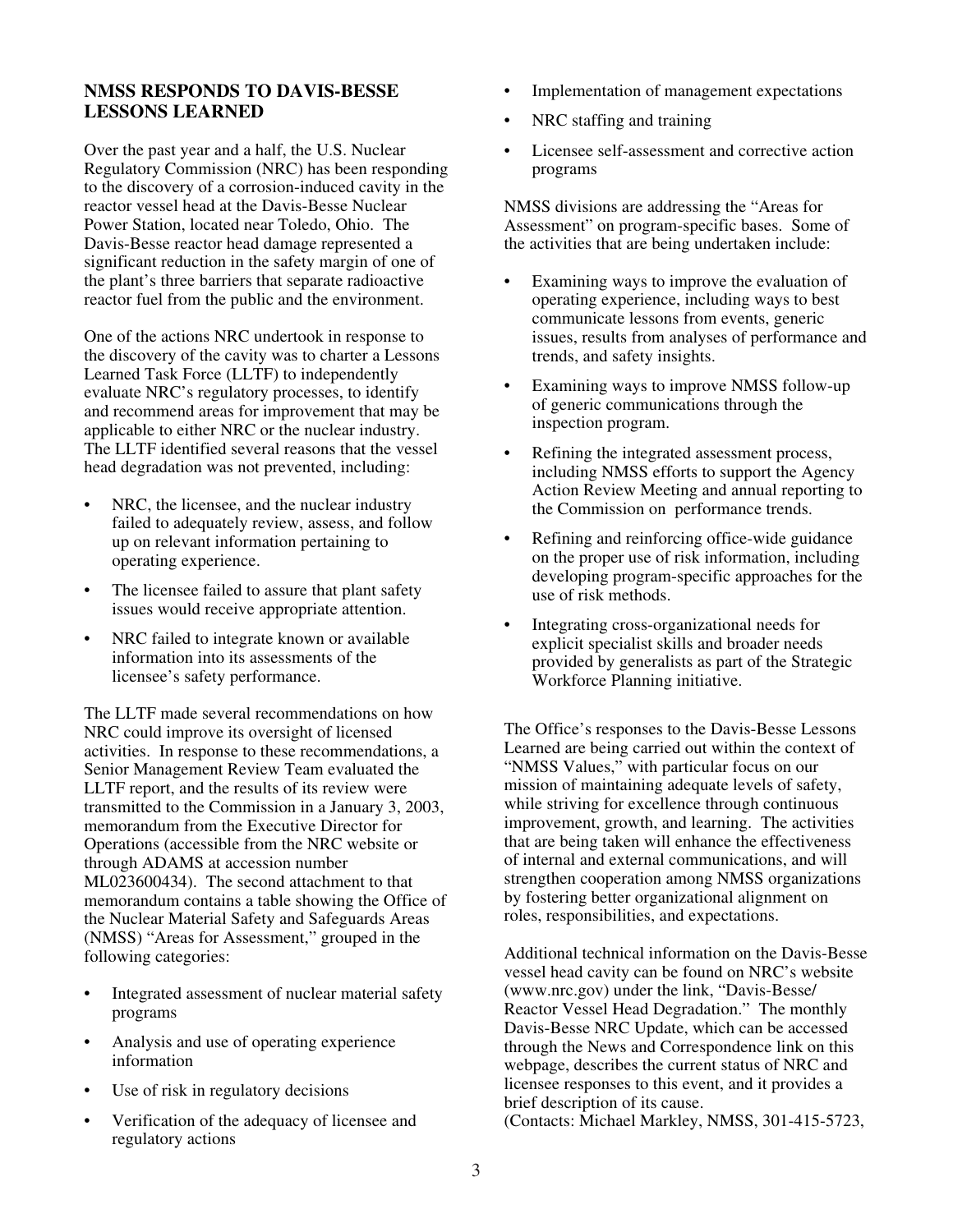e-mail: mtm@nrc.gov; Pat Castleman, NMSS, 301- 415-8118, e-mail: pic@nrc.gov)

# **PROPOSED RULE TO AMEND 10 CFR PART 35, "MEDICAL USE OF BYPRODUCT MATERIAL"**

The U.S. Nuclear Regulatory Commission (NRC) seeks public comment on a proposed amendment to requirements for recognition of specialty board certifications.

NRC published a proposed rule to amend 10 CFR Part 35 in the *Federal Register* on December 9, 2003 (68 FR 68549) for a 75-day public comment period ending on February 23, 2004. The proposed amendments would revise NRC regulations to change requirements for recognition of specialty boards whose certifications may be used to demonstrate the adequacy of the training and experience of individuals to serve as radiation safety officers, authorized medical physicists, authorized nuclear pharmacists, or authorized users. The proposed rule would also revise the requirements for demonstrating the adequacy of training and experience for pathways other than the board certification pathway. Interested parties may submit comments on this proposed rule, as well as a companion draft Regulatory Analysis, via NRC's rulemaking web site at http://ruleforum.llnl.gov. Further information on the comment process, the availability of the proposed rule, and related documents, is available in the *Federal Register* notice, containing the proposed rule, referenced above (68 FR 68549).

(Contact: Roger W. Broseus, NMSS, Mail Stop T9-C24, U.S. Nuclear Regulatory Commission, Washington, DC 20555-0001; telephone 301-415- 7608, e-mail: rwb@nrc.gov)

## **GENERIC COMMUNICATIONS ISSUED (September 10, 2003 - November 6, 2003)**

The following are summaries of U.S. Nuclear Regulatory Commission (NRC) generic communications. If one of these documents appears relevant to your needs and you have not received it, please call one of the technical contacts listed below. The Internet address for the NRC library of generic communications is: http://www.nrc.gov/ reading-rm/doc-collections/gen-comm/index.html. Please note that this address is case-sensitive and must be entered exactly as shown. If you have any questions or comments about generic

communications in general, please contact Ivelisse M. Cabrera, NMSS, at (301) 415-8152, or by email: imc1@nrc.gov.

### *Bulletin (BL)*

BL 2003-04, "Rebaselining of Data in the Nuclear Materials Management and Safeguards System," was issued on October 8, 2003. This bulletin was sent to all NRC licensees, Agreement State licensees, and Certificate Holders (hereafter referred to as licensees) who have in their possession, or are licensed to possess, one or more of the following: foreign obligated natural uranium, depleted uranium, or thorium; uranium enriched in the isotope uranium-235, uranium-233, plutonium, or plutonium-238; or who currently have unreconciled nuclear material balances with the Nuclear Materials Management and Safeguards System (NMMSS). NRC issued this bulletin to:

(i) Notify licensees about performance concerns associated with their reporting data to, and the resulting material balances contained in, the NMMSS database;

(ii) Request affected licensees to perform a one-time reporting of the quantities of special nuclear material (SNM) and/or foreign obligated source material in their possession, specified as: (a) A quantity of SNM defined by 10 CFR 72.76, 72.78, 74.15, and 150.16, as 1 gram or more of contained uranium-235, uranium-233, plutonium, or 0.1 gram or more plutonium-238 that is greater than 10 percent of the total plutonium by weight; or (b) A quantity of foreign obligated source material (i.e., natural uranium, depleted uranium, or thorium) defined by 10 CFR 40.64 and 150.17 as 1 kilogram or more. (iii) Request affected licensees to perform a onetime reporting of the quantities of other types of Government-owned materials, specified as any quantity of deuterium, tritium, curium, americium, neptunium, californium, berkelium, or enriched lithium in their possession;

(iv) Request affected licensees to submit the results of this one-time reporting of the balances of the requested material types directly to NMMSS, as described in NUREG/BR - 0006 or 0007 and NMMSS Report D-24, as referenced in 10 CFR 40.64, 72.76, 72.78, 74.13, 74.15, 150.16, and 150.17, and to coordinate, with NMMSS staff, the resolution of any discrepancies that become evident, based on a comparison of the results of the onetime reporting and previously existing licensee nuclear material balances.

(Technical Contacts: Larry Harris, NSIR, e-mail: nmmss@nrc.gov; Brian Horn, NSIR, e-mail: nmmss@nrc.gov)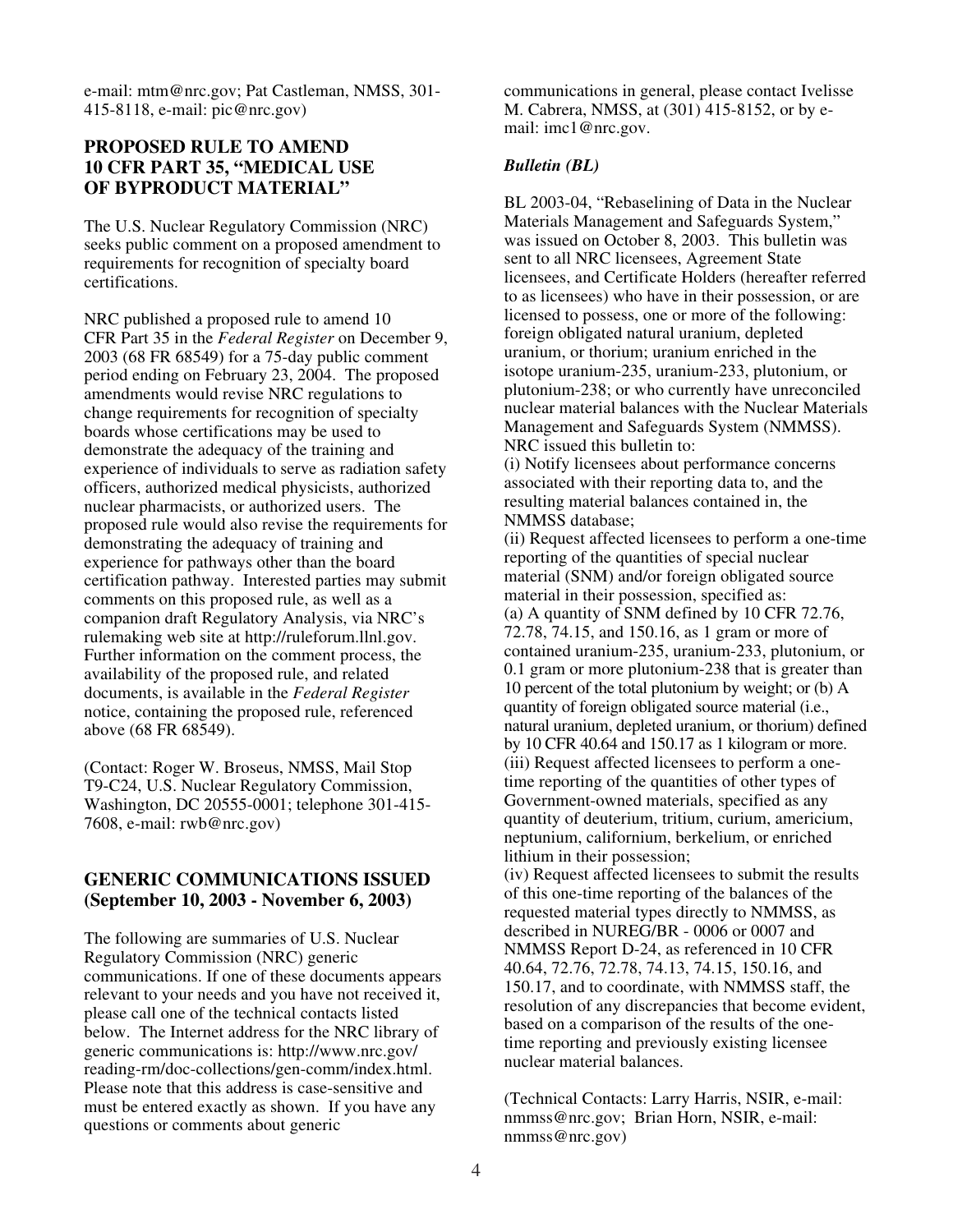### *Information Notices (INs)*

IN 2003-16, " Icing Conditions between Bottom of Dry Storage System and Storage Pad," was issued on October 6, 2003. This IN was sent to all 10 CFR Part 72 licensees and certificate holders to apprise them of an icing condition at an independent spent fuel storage installation that placed the dry spent fuel storage systems into an unanalyzed condition. (Technical contact: Stephen O'Connor, NMSS, 301- 415-8561, e-mail: sco@nrc.gov)

IN 2003-20, "Derating Whiting Cranes Purchased before 1980," was issued on October 22, 2003. This IN was sent to all holders of operating licenses for nuclear power reactors, except those who have permanently ceased operations and have certified that fuel has been permanently removed from the reactor vessel, applicable decommissioning reactors, fuel facilities, and independent spent fuel storage installations. The purpose of this notice was to notify licensees of a recent report from Whiting Corporation concerning the derating of Whiting cranes sold before 1980.

(Technical contacts: Steven Jones, NRR, 301-415- 2712, e-mail: srj@nrc.gov; Jack Foster, NRR, 301- 415-3647, e-mail: jwf@nrc.gov; William C. Huffman, NMSS, 301-415-1141, e-mail: wch@nrc.gov)

## *Regulatory Issue Summaries (RIS')*

RIS 2003-15, "Consolidation of the Region I and Region II Materials Program," was issued on September 05, 2003. This RIS was issued to all materials licensees to inform them of the consolidation of the Region I and Region II materials programs.

(Technical Contact: George C. Pangburn, RI, 610- 337-5281, e-mail: gcp@nrc.gov)

RIS 2003-16, "NRC Threat Advisory and Protective Measures System," was issued on October 7, 2003. This RIS was sent to:

- (1) All NRC power reactor licensees;
- (2) All NRC research and test reactors;
- (3) All NRC decommissioning power reactors and independent spent fuel storage installations using wet storage;
- (4) All NRC independent spent fuel storage installations using dry storage;
- (5) All NRC Category I fuel facilities;
- (6) All NRC Category III fuel facilities;
- (7) The NRC-regulated uranium conversion facility;
- (8) All NRC-regulated gaseous diffusion plants; and
- (9) All NRC power reactor licensees, research and test reactor licensees, independent spent fuel storage installation licensees, and special nuclear material licensees, who possess spent nuclear fuel; and all general licensees, under 10 CFR 70.20a, who transport spent nuclear fuel greater than 100 grams.

NRC previously issued guidance regarding the Homeland Security Advisory System (HSAS) to certain groups of NRC licensees in RIS' 2002-12A, -12B, -12C, -12D, -12E, -12F, -12G, -12H, -12I, - 12I Revision 1, and -12L. NRC is issuing this new RIS to identify a change in the implementation of the HSAS for the addressees above who received RIS' 2002-12A, -12B, -12C, -12D, -12E, -12F, - 12G, -12H, -12I, and -12I Revision 1. The change is required by Homeland Security Presidential Directive -5, "Management of Domestic Incidents," dated February 28, 2003.

(Technical contact: Robert J. Stransky, Jr., NSIR, 301-415-6411, e-mail: rjs3@nrc.gov)

RIS 2003-17, "Complying with 10 CFR 35.59, 'Recentness of Training,' for Board-Certified Individuals Whose Training and Experience Were Completed More Than 7 Years Ago," was issued on October 3, 2003. This RIS was sent to all medicaluse licensees and NRC master materials license medical-use permittees to provide guidance for licensees and permittees seeking to have individuals identified as authorized users (AUs), authorized medical physicists (AMPs), and authorized nuclear pharmacists (ANPs), under the following conditions: (1) The individual is certified by a specialty board recognized by NRC, but the board certification was received beyond the 7-year time frame allowed in 10 CFR 35.59; and (2) The individual is not currently identified on a medicaluse license nor permit as an AU, AMP, or ANP, as appropriate in 10 CFR 35.13(b)(4).

This RIS: (1) clarifies that for limited-specific, Type B broad-scope, and Type C broad-scope medicaluse licensees, only NRC, with input from the Advisory Committee on the Medical uses of Isotopes, as necessary, may determine what constitutes adequate "related continuing training and experience," for purposes of complying with 10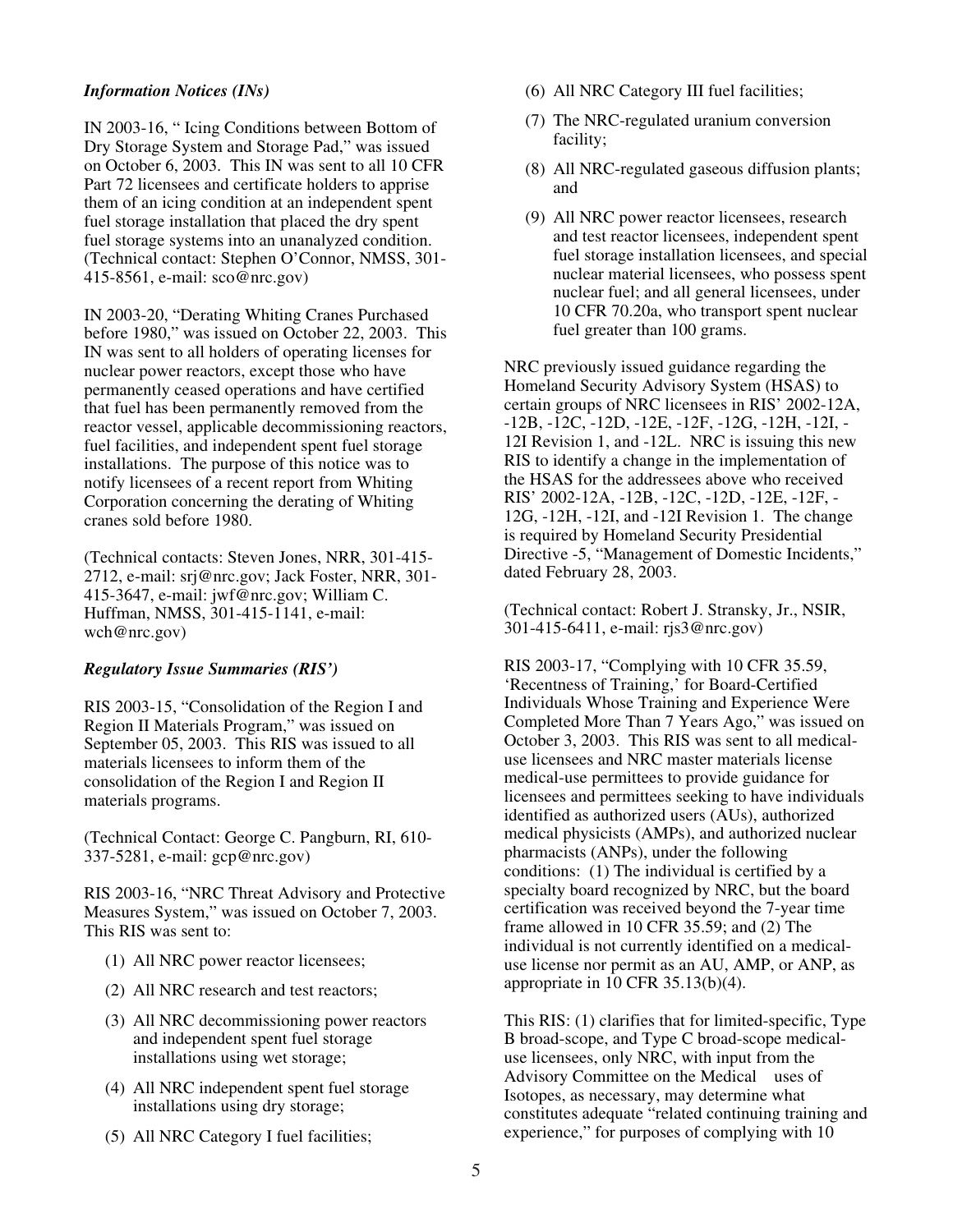CFR 35.59, "Recentness of Training"; (2) describes the criteria NRC uses to evaluate "related continuing training and experience," under 10 CFR 35.59; (3) describes the information NRC reviews to make the determination; and (4) describes NRC's expectations for Type A broad-scope medical-use licensees.

(Technical contact: Donna-Beth Howe, Ph.D., NMSS, 301-415-7848, e-mail:dbh@nrc.gov)

(General Contact: Ivelisse M. Cabrera, NMSS, 301- 415-8152, e-mail: imc1@nrc.gov)

# **SIGNIFICANT ENFORCEMENT ACTIONS**

The U. S. Nuclear Regulatory Commission's (NRC's) enforcement program can be accessed via NRC's homepage at http://www.nrc.gov/ under "What We Do." Documents related to cases can be accessed at http://www.nrc.gov/, "Electronic Reading Room," "Documents in ADAMS." ADAMS is the Agency-wide Document Access and Management System. Help in using ADAMS is available from the NRC Public Document Room, telephone: 301-415-4737 or 1-800-397-4209.

### *Gauges*

#### **IBS of America (EA-03-079)**

On September 15, 2003, a Notice of Violation and Proposed Imposition of Civil Penalty in the amount of \$7500 was issued for a Severity Level III problem involving: (1) the failure to verify, before transfer, that an individual was authorized to receive licensed material; and (2) the failure to control and maintain constant surveillance of licensed material [approximately 370 megabecquerels (MBq) (10 millicuries (mCi)) and 925 MBq (25 mCi) of americium-241 contained in two sealed sources] from unauthorized removal or access. Although the civil penalty would have been fully mitigated, based on the normal civil penalty assessment process, a base civil penalty was assessed in accordance with Section VII.A.1.g of the Enforcement Policy, to reflect the significance of maintaining control of licensed material.

### **G.E. Inspection Services, Inc. (Formerly Liberty Technologies, Inc.) (EA-03-158)**

On October 24, 2003, a Notice of Violation was issued for a Severity Level III violation involving the failure to secure from unauthorized removal, or limit access to, licensed material [approximately 20 gigabecquerels (550 millicuries) of gadolinium-153

contained in a radioactive device] located in an unrestricted area, and failure to control and maintain constant surveillance of this licensed material.

#### **Menominee County Road Commission (EA-03-176)**

On October 31, 2003, a Notice of Violation was issued for a Severity Level III violation involving the failure to secure from unauthorized removal, or limit access to, licensed material [nominally 296 megabecquerels (8.0 millicuries (mCi)) of cesium-137 and 1.5 gigabecquerels (40 mCi) of americium-241:beryllium in a moisture density gauge] in an unrestricted area at a temporary job site, and failure to control and maintain constant surveillance of this licensed material. Specifically, an operator left an unlocked moisture density gauge unsecured when he went to his vehicle and did not maintain constant surveillance of this device.

### **ABB, Inc. (EA-03-196)**

On November 26, 2003, a Notice of Violation and Proposed Imposition of Civil Penalty in the amount of \$3000 was issued for a Severity Level III problem involving the failure to secure from unauthorized removal, or limit access to, licensed material [approximately 2.9 gigabecquerels (78 millicuries) of strontium-90 in a sealed source capsule] in an unrestricted area, and failure to control and maintain constant surveillance of this licensed material, resulting in the loss of the source into the public domain (most likely the county landfill). Although the civil penalty would have been fully mitigated, based on the normal civil penalty assessment process, a base civil penalty was assessed in accordance with Section VII.A.1.g of the Enforcement Policy, to reflect the significance of maintaining control of licensed material.

## *Medical*

## **Caribe Medical Plaza (EA-03-134)**

On October 9, 2003, a Notice of Violation was issued for a willful Severity Level III problem involving the failure [through its Radiation Safety Officer (RSO)] to ensure that radiation safety activities were being performed in accordance with the radiation safety program; the failure to provide radiation safety training; the failure to issue film or Thermoluminescent Dosimeter finger monitors to appropriate individuals; and the failure of a Caribe representative to provide information to the Commission that was complete and accurate in all material respects. Specifically, the licensee initiated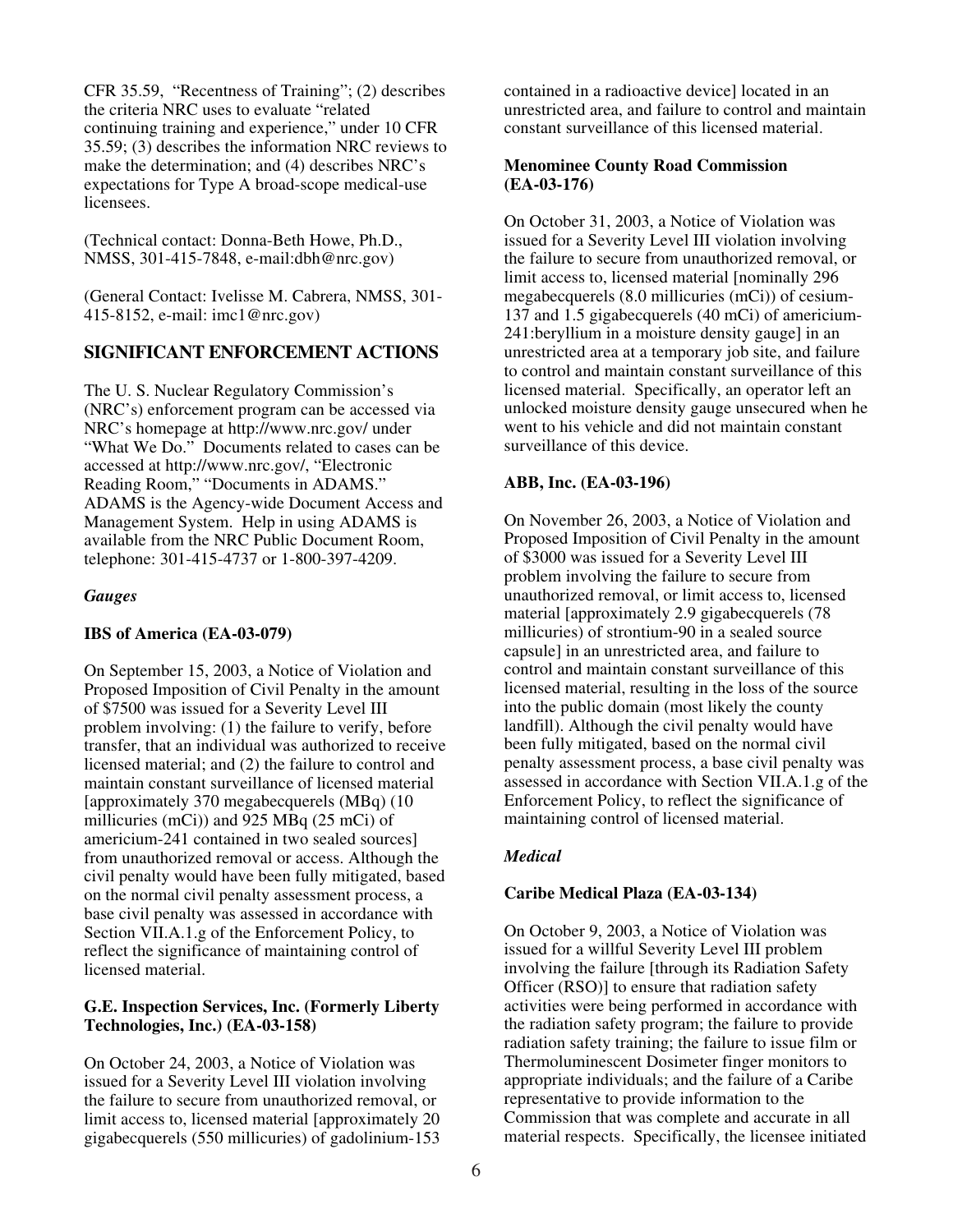brachytherapy procedures without assuring, through the RSO, that individuals who would be involved in this activity received appropriate training or proper dosimetry.

# **Department of Veteran Affairs, AR (EA-03-162)**

On October 31, 2003, a Notice of Violation was issued for a Severity Level III violation involving the failure to secure from unauthorized removal, or limit access to, licensed materials located in the nuclear medicine department's hot laboratory, which is a controlled area, nor did the licensee control and maintain constant surveillance of this licensed material. Specifically, the hot laboratory was left unattended, with a door open, and contained 74 gigabecquerels (GBq) (2 curies) of molybdenum-99 in a molybdenum-99/technetium-99m generator; 740 megabecquerels (20 millicuries (mCi)) of iodine-125 in 52 brachytherapy seeds; and 2.2 GBq (60 mCi) of cesium-137 in two sources.

# *Well Logging*

# **Patterson Wireline (EA-03-084)**

On September 9, 2003, a Notice of Violation and Proposed Imposition of Civil Penalty in the amount of \$3000 was issued for a Severity Level III problem involving the willful failures to: (1) wear personnel monitoring devices while handling licensed material; and (2) placard the transport vehicle used to transport licensed material.

### **Schlumberger Technology Corporation (EA-03-010)**

On October 14, 2003, a Notice of Violation and Proposed Imposition of Civil Penalties in the amount of \$90,000 was issued for three Severity Level III problems involving: (1) the failure to keep 13 public radiation doses within the U.S. Nuclear Regulatory Commission (NRC) limits (\$78,000); (2) the willful failure to perform radiation surveys, and failure to maintain control of a radioactive welllogging source (\$6000); and (3) the failure to follow emergency procedures and secure the source after it was found (\$6000). Although the civil penalty would have been fully mitigated for the first issue, given the importance that NRC attaches to protecting members of the public from radiation exposures, NRC exercised discretion in accordance with Section VII.A.1 of the Enforcement Policy and assessed a separate \$6000 base civil penalty for each of the 13 radiation overexposures.

# *Individual Actions*

## **Daniel Clark Woods (IA-03-038)**

On October 24, 2003, a Notice of Violation was issued for a Severity Level III violation, based on the individual's deliberate activities while employed at G.E. Inspection Services, Inc. (GE-IS)(Formerly Liberty Technologies, Inc.). As senior radiographer for the licensee, the individual deliberately failed to secure from unauthorized removal, or limit access to, licensed material [approximately 20 gigabecquerels (550 millicuries) of gadolinium-153 contained in a radioactive device] located in an unrestricted area, and failed to control and maintain constant surveillance of this licensed material.

## **Shane Moran (IA-03-006)**

On October 14, 2003, a Notice of Violation was issued for a Severity Level III violation, based on the individual's deliberate activities while employed at Schlumberger Technology Corporation. As a senior operator on a well logging crew, the individual knowingly failed to conduct a wellsite departure survey to ensure that the source was in its shielded container before the crew left the job site.

## **Shannon Kokkeler (IA-03-005)**

On October 14, 2003, a Notice of Violation was issued for a Severity Level III violation, based on the individual's deliberate activities while employed at Schlumberger Technology Corporation. As a field engineer in training on a well logging crew, the individual knowingly failed to conduct a post-job survey, to ensure that the source was in its shielded container before loading the source shield onto the vehicle.

## **Patrick L. Patterson (IA-03-023)**

On September 9, 2003, a Notice of Violation was issued for a Severity Level III violation, based on the individual's deliberate activities while employed at Patterson Wireline. As a logging supervisor doing work in the State of Alaska, he deliberately failed to wear a personnel dosimeter at all times during the handling of licensed material and deliberately failed to placard a transport vehicle used to transport licensed material.

(Contact: Sally Merchant, 301-415-2747, e-mail: slm2@nrc.gov)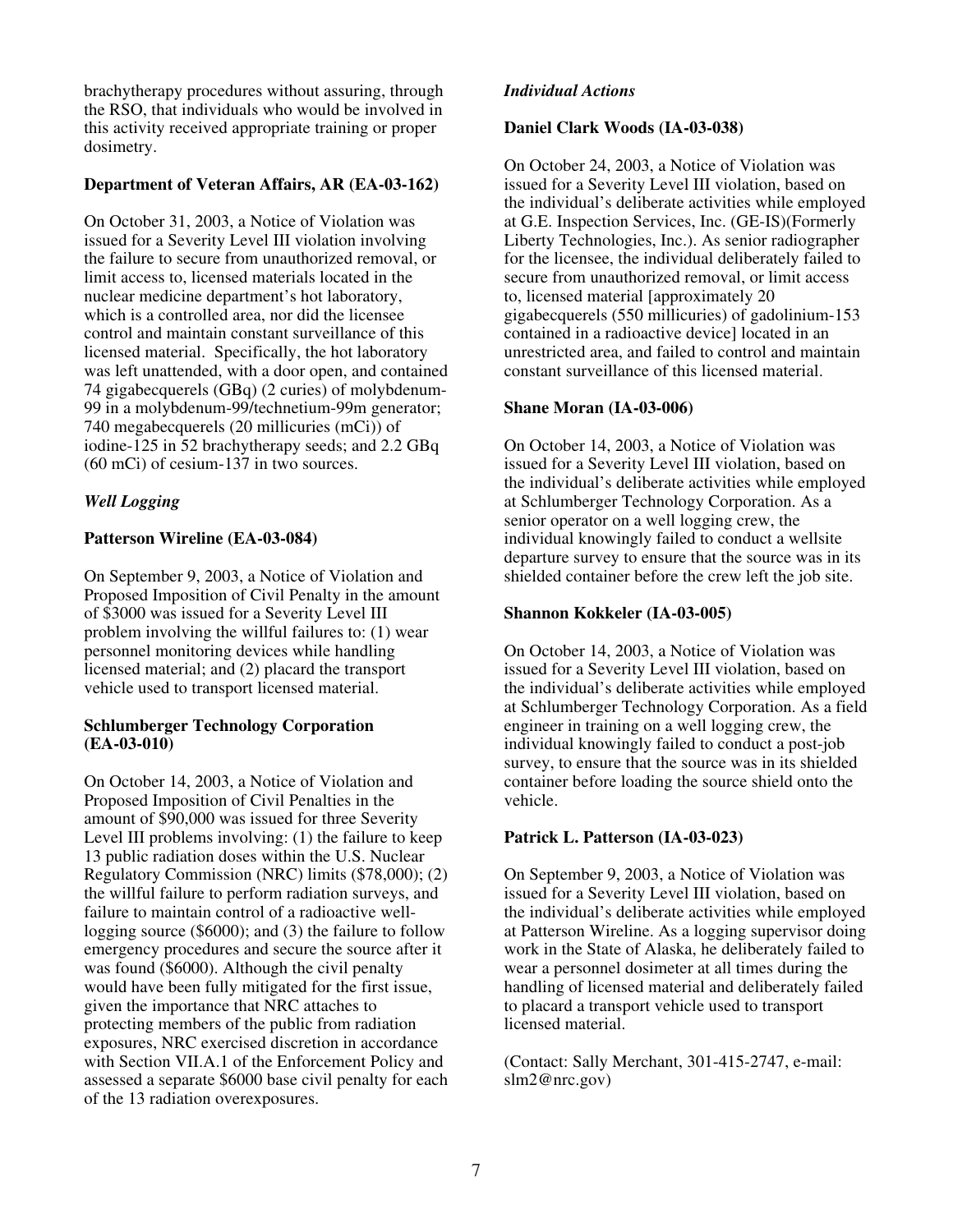## **SIGNIFICANT EVENTS**

*Event 1:* Dose to Fetus at Community Hospital of Anderson, Anderson, Indiana

*Date and Place:* August 8, 2003; Community Hospital; Anderson, Indiana

*Nature and Probable Causes:* On August 8, 2003, Community Hospital of Anderson reported a misadministration wherein a 35-year old female patient/physician received an unintentional sodium iodine-131 (I-131) therapeutic dose of 1.1 gigabecquerels (29.8 millicuries) . At the time of the therapy, the patient was unaware that she was pregnant and, as a result, an unintentional dose to her embryo/fetus was delivered. On August 25, 2003, the patient's gynecologist informed the hospital and the patient that she was approximately 15 weeks pregnant at the time of the therapy. Calculated total body dose to the fetus is 11.69 centigray cGy (rad) and the calculated dose to the fetal thyroid is 27,840 cGy (rad). NRC and the licensee's consulting physicist are in the process of assessing the doses to the fetus.

The event appeared to be an isolated occurrence. The root cause of the event was attributed to human error. Although the authorized physician user and the chief technologist asked the patient on several occasions, before the administration of the I-131 dosage, if she were pregnant or believed that she could possibly be pregnant, the patient denied the possibility of pregnancy. Because of other preexisting medical conditions and consultations by other physicians informing the patient that she was unable to conceive, the patient believed that she could not become pregnant and declined taking a pregnancy test before the I-131 therapy. Further, the hospital staff, knowing that the patient was also a physician on staff at the hospital, did not pursue a pregnancy test because they believed that the patient would be aware of her pregnancy status.

## *Actions Taken to Prevent Recurrence*

Licensee: The licensee reviewed its applicable procedures and determined that they were reasonable and appropriate.

*Event 2:* Misadministration Involving Patient at Rush Copley Medical Center, Aurora, Illinois

*Date and Place:* July 28, 2003; Rush Copley Medical Center; Aurora, Illinois.

*Nature and Probable Causes:* The licensee reported that a patient received 0.15 gigabecquerels (GBq)

(4 millicuries (mCi) of iodine-131 (I-131) instead of the intended  $0.15$  GBq  $(4 \text{ mCi})$  of thallium-201 (Tl-201) for a heart test. Both the exterior lead container and the syringe were labeled as containing Tl-201. It was not determined that the patient had been injected with the wrong radiopharmaceutical until after the gamma cameras used for patient imaging were checked a second time on the morning of July 29, 2003. Service engineers were called to the site to inspect the cameras after two failed attempts to image the patient. The cause became evident when the gamma camera flood source, made from what was thought to be the remaining Tl-201 diagnostic dose, showed peaks consistent with I-131. The assayed amount from records showed the dose to be within the expected range for a typical 0.15 GBq (4 mCi) Tl-201 diagnostic dose and was considered normal. The patient was contacted by the referring physician, onsite oncologists, the hospital administrator, and a lawyer. The licensee arranged to perform routine blood analysis throughout the year to monitor any changes in thyroid activity. The licensee contacted Medi-Physicis, Incorporated (dba Amersham Health) in Wood Dale, Illinois, where the dose had been prepared. The pharmacy indicated that when prescriptions and labels were taken from the computer system, the 0.15-GBq (4-mCi) Tl-201 was mistakenly put in with four other prescriptions for 0.15-GBq (4-mCi) unit doses of I-131. The pharmacist did not note the difference in nuclides when the pre-generated Tl-201 label was applied to the syringe and lead container. The Illinois Department of Nuclear Safety sent an investigator to the licensee's facility on July 30, 2003 to observe the labeling on the container and syringe, receipt records, and gamma camera quality assurance tests, and, to verify by gamma spectrum analysis, the presence of I-131, as well as to conduct preliminary interviews. The investigation then moved to the pharmacy. Based on those visits, the information obtained largely confirmed the preliminary notification. The dose to the patient's thyroid was calculated to be approximately 5195 centigray (rad). The patient's whole body dose is approximately 1587 centisievert (rem). Blood tests suggest that the patient was hypothyroid as a pre-existing condition.

#### *Actions Taken to Prevent Recurrence*

Licensee: Corrective actions taken by the pharmacy included ceasing the dispensing of I-131 in syringes, retraining pharmacists, a dual verification system for all prescriptions received, a triple check system for dispensing of compounds, and the testing of a bar code system for all prescriptions.

(Contact: Angela R. Williamson, NMSS, 301-415- 5030; e-mail arw@nrc.gov)